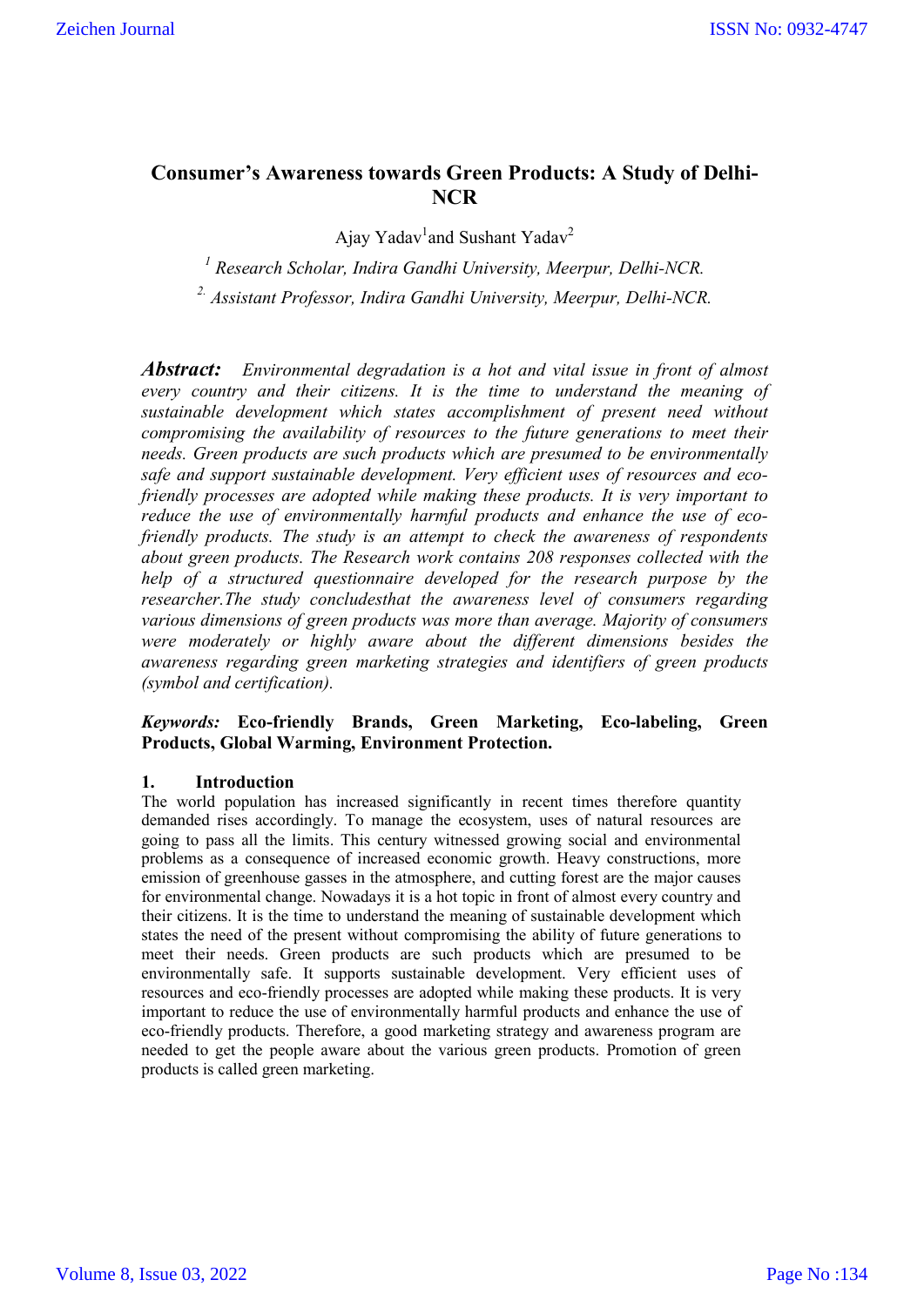### **1.1 Green marketing variable**

**1.1.1. Eco-labeling:** It is one of the important aspects of green marketing. Packaging is concerned with providing all the necessary information about the product. It includes brand name, price and other details. Consumers must identify the product through its label whether it is environmentally safe or not. Many researchers also stated that eco-label is one of the most effective variables to identify eco-friendly products.

**1.1.2. Eco-brands:** Brand refers to a sign, term, symbol, name, design or combination of all which help in identifying a product which is different from its competitor. Eco-brand acts as differentiating the product of different brands on the basis of environmental benefit, Ecobrands make enhancement in quality or structure that it becomes identifiable among a variety of products. It is an important variable to determine green and non-green products.

**1.1.3. Environmental awareness:** Environmental issues are one of the hot topics nowadays. Every country supports the concept of a sustainable environment and contributes to protecting our environment. Most countries induce such programs with the objective to increase the level of awareness in consumers about environmental issues. Younger generation is more concerned and significantly contributes their bit with adopting an environment friendly lifestyle. Therefore, there is a shift of demand for those products which are environmentally friendly.

**1.1.4. Environmental advertising:** Marketers adopt every possible strategic step in getting the higher sales of their products. In order to find a strategic way to promote their product in some different perspective they position it in a different league. They add environmental interest with the product and promote the product in such a way that consumers feel a sense of satisfaction while using them.

**1.1.5. Demographics:** Various researches show us the relationship between the demographics and green buying behavior of the consumer. Demographic is the segmentation of adults, men and women etc. with the objective to find that is there any difference in buying behavior of consumers in relation with different characteristics.

#### **1.2Green product and its characteristics**

- Products must be grown originally
- Product which is recyclable, reusable and biodegradable
- Product has natural ingredients with
- Product has recycled contents, non-toxic chemical
- Product contents is under approved chemical
- Product does not harm and pollute the environment
- Product not be tested on animals
- Product has eco-friendly packaging, for example reusable, refillable containers etc.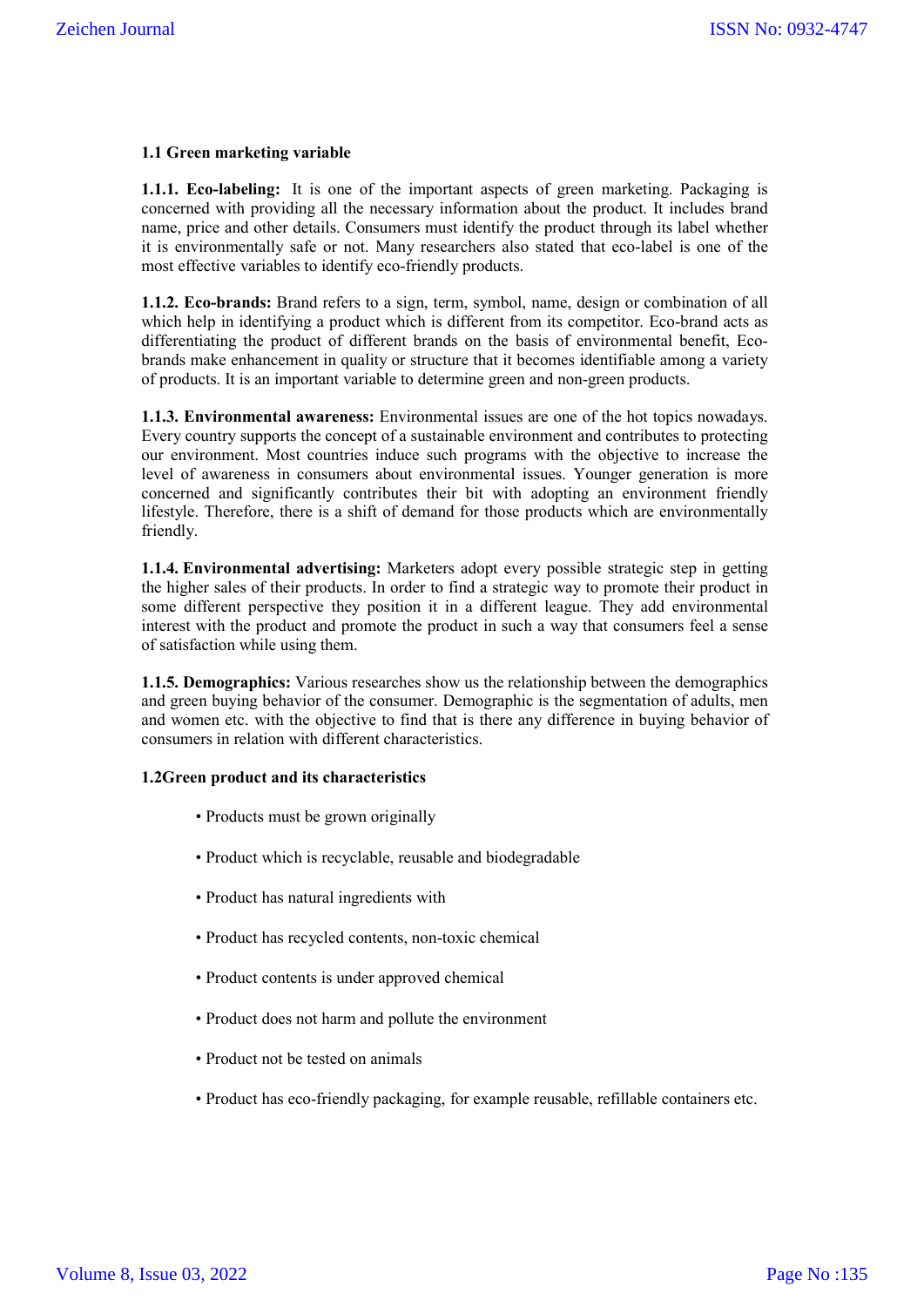The products which are manufactured through green technology and cause no environmental hazards are called green products. Green products help in conservation of natural resources and support sustainable development. It involves products which are presumed to be environmentally safe. We can define green products by following measures:

#### **2. Literature review**

Environmental degradation is considered a serious threat against future survival of living beings. Various powers around the globe accept their obligation in protecting the environment. Both environmental and social dimensions are considered in the concept of green marketing. The whole concept is not just another approach to marketing but has greater potential (Jyotsna and Rohit, 2021). Countries adopt green products as a tool to resolve this problem. Green marketing has lots of positive impacts not only related to the environment but also on the health of the general public, consumers, economies as well (Ankanksha Singhal and Puja Singhal, 2015). The consumers have their concern about the environment. At the same time awareness level among people regarding green products is very limited. The Indian market is still at the infant stage, where people are not much aware about green products and its benefits. The need arises to educate people about usage and help to find out different attributes in green products. The roles of brands are very crucial to raise consumer consciousness regarding green products. However there was an insufficient marketing effort in particular areas till date. Business houses need to cater to this and break the vicious cycle. It is not going to help them to earn profit from a new segment but also help in protecting the environment (Ashok Parsoya, 2021). Consumers are concerned about the environment and willing to initiate green purchasing behavior but the newly discovered need is not catered by the marketers in such an efficient manner. As we consider green products made to provide least destruction to the environment (Anjani and Venkateshwarlu, 2021).

People who are using green products, especially the younger generation are more environmentally conscious and more satisfied with using eco-friendly products in comparison with other age group people. People with higher income are more concerned about environmental issues (P. Asha and R. Rathiha, 2016). Along with spreading awareness about green products by various means of promotions marketers should keep the price of green products low or economical that the average earner also affords them (Dr. Meghna Sharma and Prachi Trivedi, 2016). Green marketing is still at an infancy stage, but its huge potential is clearly observed by marketers. Green marketing is the need of the present time and has a bigger role in future. It is a bundle of opportunities for business houses. Indian consumers are concerned about environmental degradation and ready to pay a premium price for green products in making their contribution towards environmental protection (Jaideep Singh and Dr. Sandeep Singh Virdi, 2016). A new segment emerged in the market by changing the consumption pattern called as green consumer (Raluca Mihaela Sandu, 2014). Green branding with various schemes and offers encourages people to purchase green products. Here, Green branding consists of environmentally friendly packaging and labeling of green products. The consumer who finds good experience with maximum satisfaction may lead his loyalty with the brands (D.S. Soegoto, 2018). Green marketing has lots of positive impacts not only related with the environment but on the health of the general public, consumers and economies as well. A well-planned implementation is much required with spreading more awareness between consumers and bringing out positive change. All parties must collaborate and make a collective effort in implementing green marketing as environmental protection responsibility for all of us.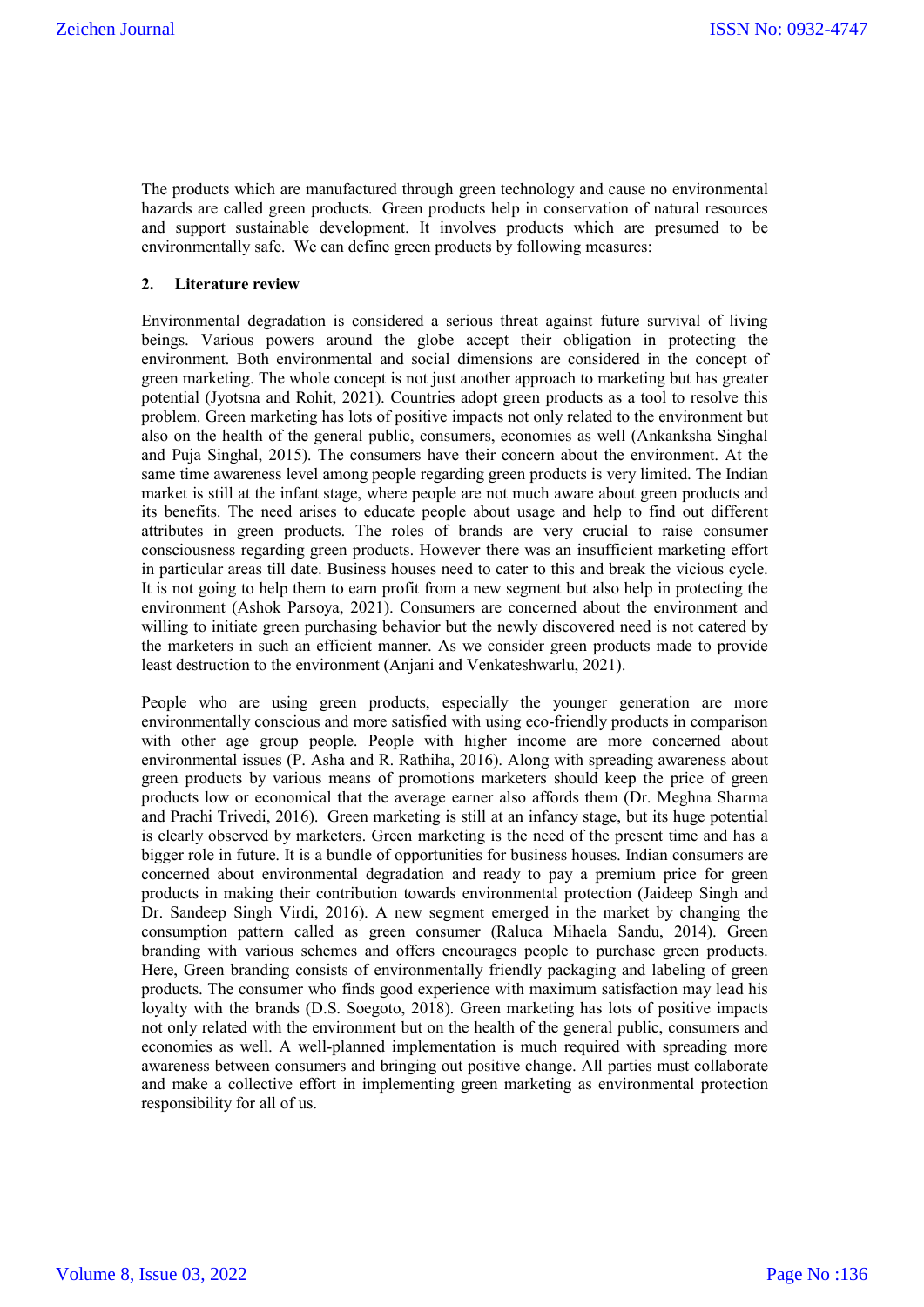# **3. Research Methodology:**

The research methodology consists of a blueprint of the research process. It includes objective of the study, Hypotheses of the study, research design, data collection, data interpretation as under:

# **3.1 Objective of Study**

To know the consumer's awareness level regarding green products like organic food, organic cloth, cosmetics etc.

#### **3.2 Hypothesis of Study**

H01: There is no significant association between awareness regarding Green Products and Residential Status.

H02: There is no significant association between awareness regarding Green Products and different Age group.

H03: There is no significant association between awareness regarding Green Products and Gender.

H04: There is no significant association between awareness regarding Green Products and Occupational status.

H05: There is no significant association between awareness regarding Green Products and Income.

# **3.3 Data and Methodology**

The study is exploratory cum descriptive in nature based on survey method. It is exploratory because it will explore the consumers' attitude towards green products in Delhi-NCR. It is descriptive because it will describe the level of awareness of consumers in Delhi-NCR. 208 respondents were selected from the Delhi-NCR, Out of which 84 respondents were selected from rural and 124 from the urban area. Similarly, 94 respondents were male and 114 were female. A well-structured questionnaire is used to collect primary data from the respondents of Delhi-NCR. The data was collected from the educated respondents whose minimum qualification must be graduation. Before finalizing the questionnaire a pilot survey take placed to make necessary changes. The collected responses were coded and uploaded into the statistical package for social science (SPSS). Chi-square test and hypothesis testing were used to test the results at 5%.

The study describes the association between awareness regarding green products and demographic variables. Responses were collected on 8 different dimensions on Likert type statements in five level of awareness ranging from very low to very high. But at the time of analysis very high and high categories of responses have been merged as 'High' similarly very low and low categories of responses have been merged as 'Low' category. Collected responses analyzed and summarized in the table as percentage and frequencies. Hypothesis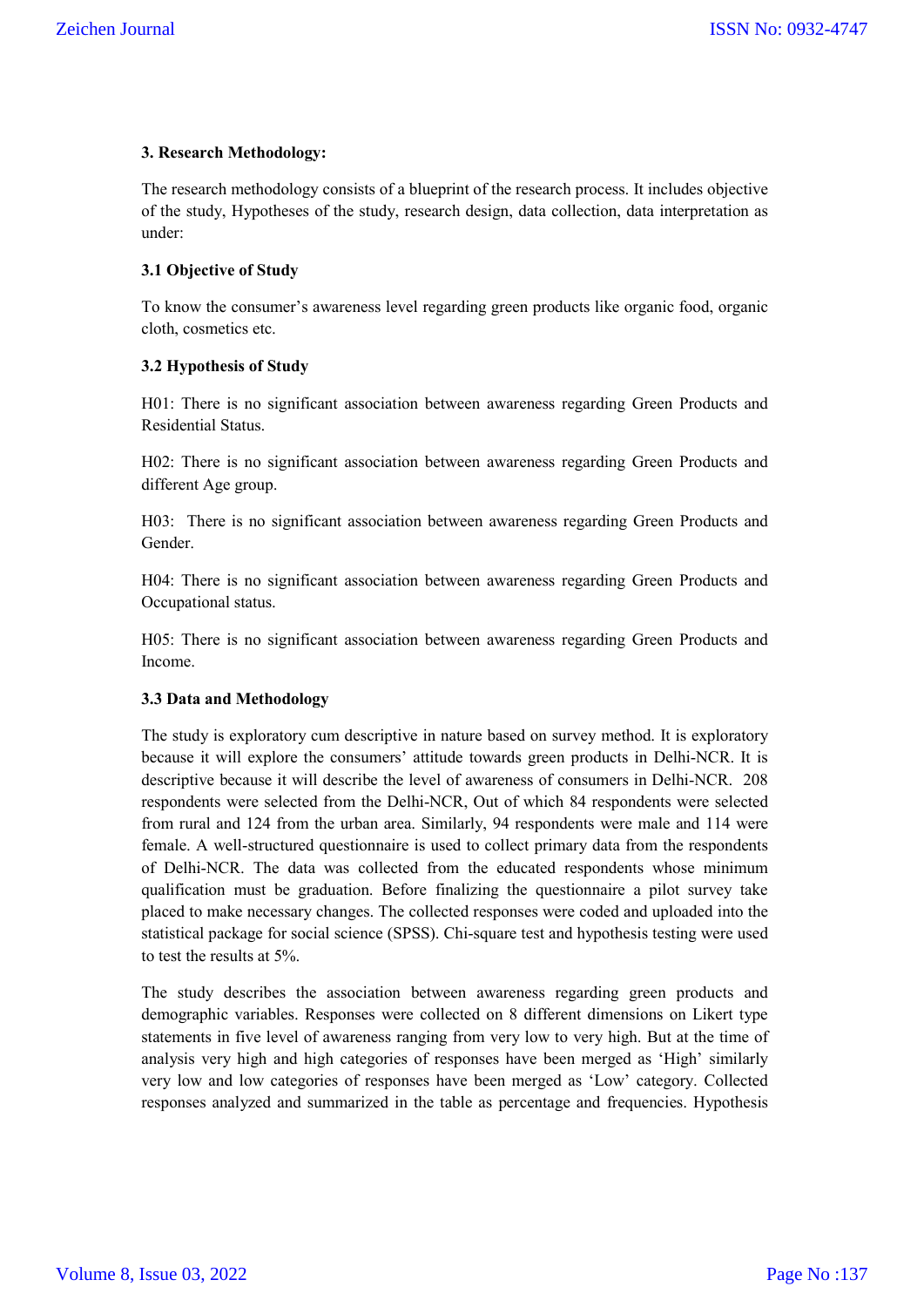testing has been used to analyze the relationship of awareness and attitude regarding green products with demographic variables. Cross tabulation has been used to find out association between awareness regarding green products and demographic variables to fulfill the objective of the study.

#### **4. Analysis and Findings**

Here theresearcher investigates consumers' awareness level regarding various dimensions of green product. Here responses were collected on 8 different dimensions on Likert type statements in five level of awareness ranging from very low to very high. But at the time of analysis very high and high categories of responses have been merged as 'High' similarly very low and low categories of responses have been merged as 'Low' category. The description of responses given in the table 4.1 is below.

#### **4.1 Awareness regarding various Dimensions of Green Products**

This section investigates consumers' awareness level regarding various dimensions of green products. Here responses were collected on 8 different dimensions on Likert type statements in five levels of awareness ranging from very low to very high. But at the time of analysis very high and high categories of responses have been merged as 'High' similarly very low and low categories of responses have been merged as 'Low' category. The description of responses has been given in the table below.

| <b>SN</b>      | <b>Description of Statements</b>                                 | Low              | Moderate         | <b>High</b>       |
|----------------|------------------------------------------------------------------|------------------|------------------|-------------------|
| 1              | Awareness about the concept of green marketing.                  | 13<br>$(6.3\%)$  | 95<br>$(45.7\%)$ | 100<br>$(48.1\%)$ |
| $\overline{2}$ | Awareness of various brands offering green<br>products.          | 45<br>$(21.6\%)$ | 69<br>$(33.2\%)$ | 94<br>$(45.2\%)$  |
| $\overline{3}$ | Awareness about green products and services.                     | 45<br>$(21.6\%)$ | 74<br>$(35.6\%)$ | 89<br>$(42.8\%)$  |
| $\overline{4}$ | Awareness about benefit of green products                        | 29<br>$(13.9\%)$ | 59<br>$(28.4\%)$ | 120<br>(57.7%)    |
| 5              | Aware about the product made or packaged in<br>recycled material | 46<br>$(22.1\%)$ | 63<br>$(30.3\%)$ | 99<br>$(47.6\%)$  |
| 6              | Awareness about symbols and certifications.                      | 87<br>$(41.8\%)$ | 78<br>(37.5%)    | 43<br>$(20.7\%)$  |
| $\overline{7}$ | Awareness about green promotional strategies.                    | 96<br>$(46.2\%)$ | 65<br>$(31.3\%)$ | 47<br>$(22.6\%)$  |
| 8              | Awareness regarding label reading.                               | 96<br>$(46.2\%)$ | 52<br>(25%)      | 60<br>$(28.2\%)$  |

**Table 1.Awareness regarding dimension Green Products**

**Source:** Primary data; N=208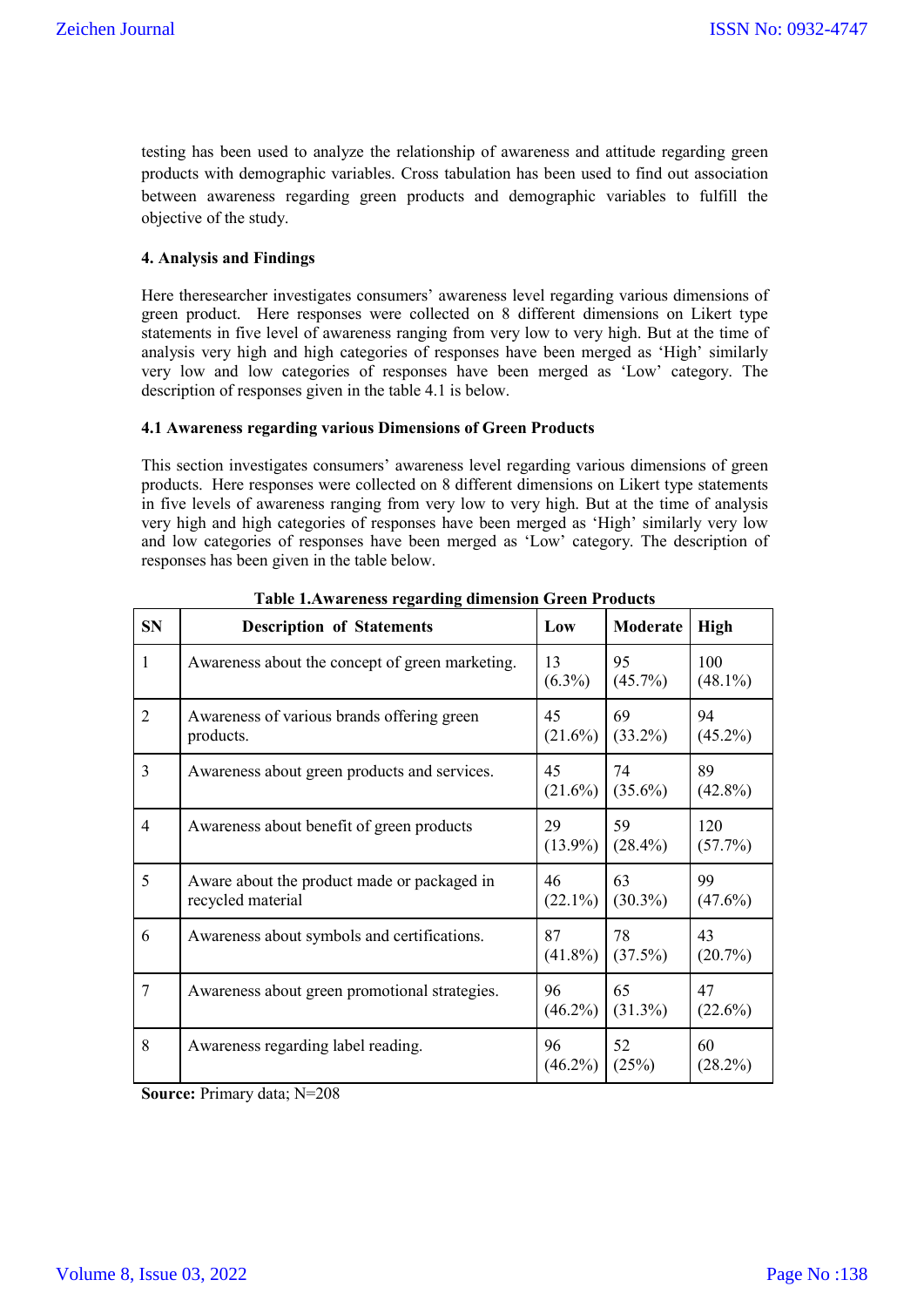The table exhibits the awareness regarding dimensions of green products. It was found that more than 90% respondents were moderately or highly aware about the concept of green products. Similarly, almost 80% respondents were moderately or highly aware about green products and services and different brands offering green products. When it comes to awareness towards uses of recycled material in green products and health benefits, the respondents were found moderately or highly aware up to 78% and 86% respectively. However, Respondents were less aware about symbols and certifications (41.8%), green marketing strategies (46.2%) and label reading (46.2%).

#### **4.2 Awareness regarding Green Products and Demographic variable**

In this section, the researcher analyzes the relationship between awareness level of the respondents regarding green products and demographic characteristics. To analyze the relationship of awareness regarding green products with demographic variables, Hypothesis testing has been applied. 4 hypotheses have been formulated mentioned as below:

- $H<sub>0</sub>1$ : There is no significant association between awareness regarding Green Products and Residential Status.
- $H<sub>0</sub>2$ : There is no significant association between awareness regarding Green Products and different Age groups.
- $H<sub>0</sub>3$ : There is no significant association between awareness regarding Green Products and Gender.
- $H<sub>0</sub>4$ : There is no significant association between awareness regarding Green Products and Income.

# **Table-2. Relationship between awareness regarding green product and demographic variable (Age, Residential status)**

| <b>Dimensions</b><br>of<br><b>Green Products</b>              | <b>Relationship between awareness</b><br>and Residential status |               |                                 | <b>Relationship between awareness</b><br>and Age group |               |                                 |  |
|---------------------------------------------------------------|-----------------------------------------------------------------|---------------|---------------------------------|--------------------------------------------------------|---------------|---------------------------------|--|
|                                                               | Chi-<br>squa<br>re<br>value                                     | $P-$<br>value | Significant/Not-<br>significant |                                                        | $P-$<br>value | Significant/Not-<br>significant |  |
| Awareness<br>regarding concept<br>of<br>Green<br>Marketing    | 2.760                                                           | 0.252         | Not-significant                 | 18.438#                                                | 0.001         | Significant                     |  |
| Awareness<br>regarding Brands<br>offering<br>Green<br>Product | 1.509                                                           | 0.470         | Not-significant                 | 16.750                                                 | 0.002         | Significant                     |  |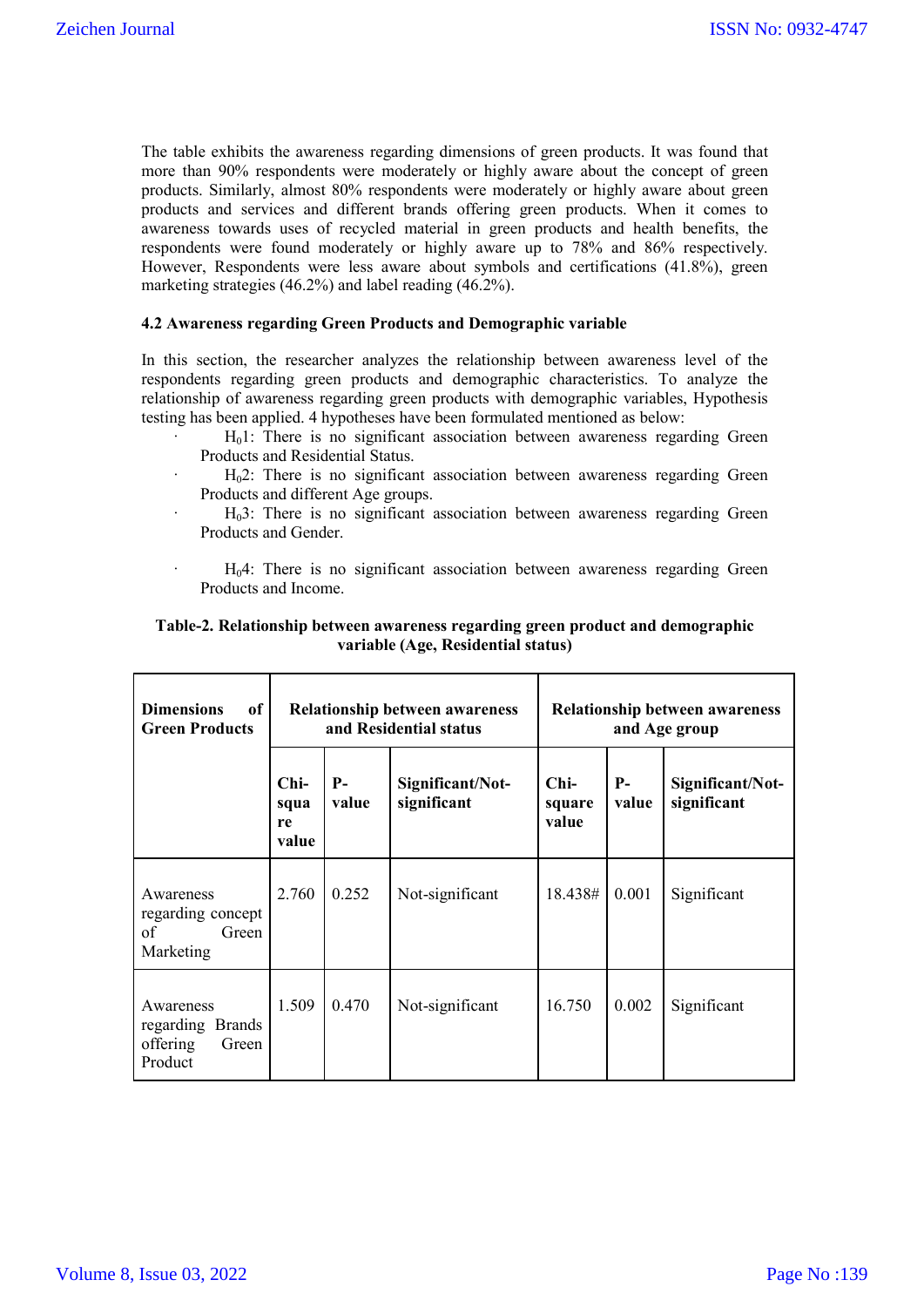| Awareness about<br>different<br>Green<br>Product                                  | 0.309                             | 0.857 | Not-significant | 30.703 | 0.001       | Significant     |
|-----------------------------------------------------------------------------------|-----------------------------------|-------|-----------------|--------|-------------|-----------------|
| Awareness<br>regarding benefit<br>of Green Product                                | 0.691<br>0.708<br>Not-significant |       | 10.302          | 0.036  | Significant |                 |
| Awareness<br>regarding<br>products made or<br>packaged<br>in<br>recycled material | 0.806                             | 0.668 | Not-significant | 6.532  | 0.163       | Not-significant |
| Awareness<br>regarding symbol<br>and certification                                | 1.153                             | 0.562 | Not-significant | 2.212  | 0.697       | Not-significant |
| Awareness<br>regarding<br>promotional<br>strategies                               | 6.551                             | 0.038 | Significant     | 9.988  | 0.041       | Significant     |
| Awareness<br>regarding label of<br>green product                                  | 0.876                             | 0.645 | Not-significant | 4.847  | 0.089       | Not-significant |

 $N = 208 / DOF = 2$ ;  $*5\%$  level of significance;  $*$ Less than 20% cells have expected count less than 5

The study exhibits that the consumers of urban and rural areas have more or less the same level of awareness towards the concept of green marketing, various green products, green products brands and their benefits to the users. Similarly, consumers from both areas have almost the same level of awareness regarding products made from recycled material and green products symbol and certification. However, there was a difference in awareness level of consumers from urban and rural areas found for promotional strategies of green products. Higher proportion of urban consumers found to be moderately or highly aware than rural consumers regarding promotional strategies of green products.

While considering different age groups, it has been found that they have more or less the same level of awareness regarding products made or packaged from recycled material and green products symbol and certification. There is also no significant difference in the awareness level of different age groups regarding the reading of label content of green products. However, the difference was found in the awareness level of consumers from different age groups. Majority of consumers of age above than 35 were highly aware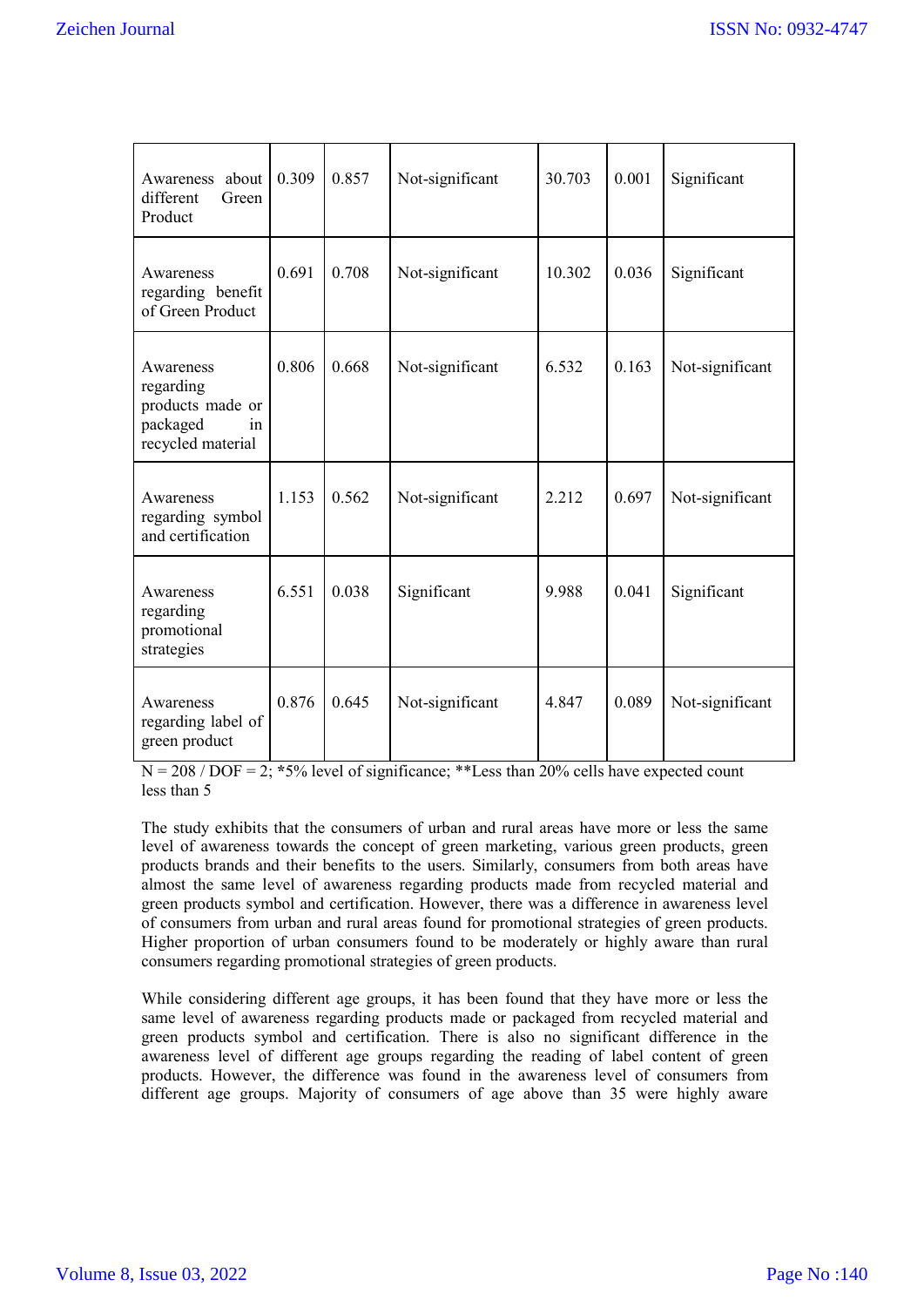regarding the concept of green marketing, various green products, green products brands and promotional strategies of green products. While the majority of consumers from age 20-35 years were highly aware about the benefits of green products. But a comparatively low level of awareness found in most of the consumers from age below than 20 years regarding various dimensions of green products.

The result shows that the male consumers and female consumers have more or less the same level of awareness regarding the concept of Green Marketing, Brands offering Green Product and their benefits to the users. There is also no significant difference in the awareness level of male and female consumers regarding the products made or packaged from recycled material, symbol and certification and reading of label content of green products.

However, the difference was found in the awareness level of male and female consumers regarding some dimensions of green products. Higher proportion of male consumers found to be highly aware than female consumers regarding different Green Products and their promotional strategies.

| Dimensions of Green<br><b>Products</b>                                      | <b>Relationship between awareness</b><br>and Gender of respondents |         |                                 | <b>Relationship between awareness</b><br>and Income groups |               |                                 |  |
|-----------------------------------------------------------------------------|--------------------------------------------------------------------|---------|---------------------------------|------------------------------------------------------------|---------------|---------------------------------|--|
|                                                                             | $Chi-$<br>square<br>value                                          | P-value | Significant/N<br>ot-significant | $Chi-$<br>square<br>value                                  | $P-$<br>value | Significant/Not-<br>significant |  |
| regarding<br>Awareness<br>of<br>Green<br>concept<br>Marketing               | 4.847                                                              | 0.089   | Not-<br>significant             | 33.766                                                     | 0.001         | Significant                     |  |
| regarding<br>Awareness<br>Brands offering Green<br>Product                  | 3.585                                                              | 0.167   | Not-<br>significant             | 34.352                                                     | 0.001         | Significant                     |  |
| about<br>Awareness<br>different Green Product                               | 13.409                                                             | 0.001   | Significant                     | 59.145                                                     | 0.001         | Significant                     |  |
| regarding<br>Awareness<br>benefit of Green Product                          | 3.234                                                              | 0.198   | Not-<br>significant             | 18.996                                                     | 0.016         | Significant                     |  |
| regarding<br>Awareness<br>made<br>products<br>or<br>packaged<br>in recycled | 5.323                                                              | 0.070   | Not-<br>significant             | 19.522                                                     | 0.012         | Significant                     |  |

| Table 3. Relationship between awareness regarding green product and demographic |
|---------------------------------------------------------------------------------|
| variable (Gender and Income of the respondents)                                 |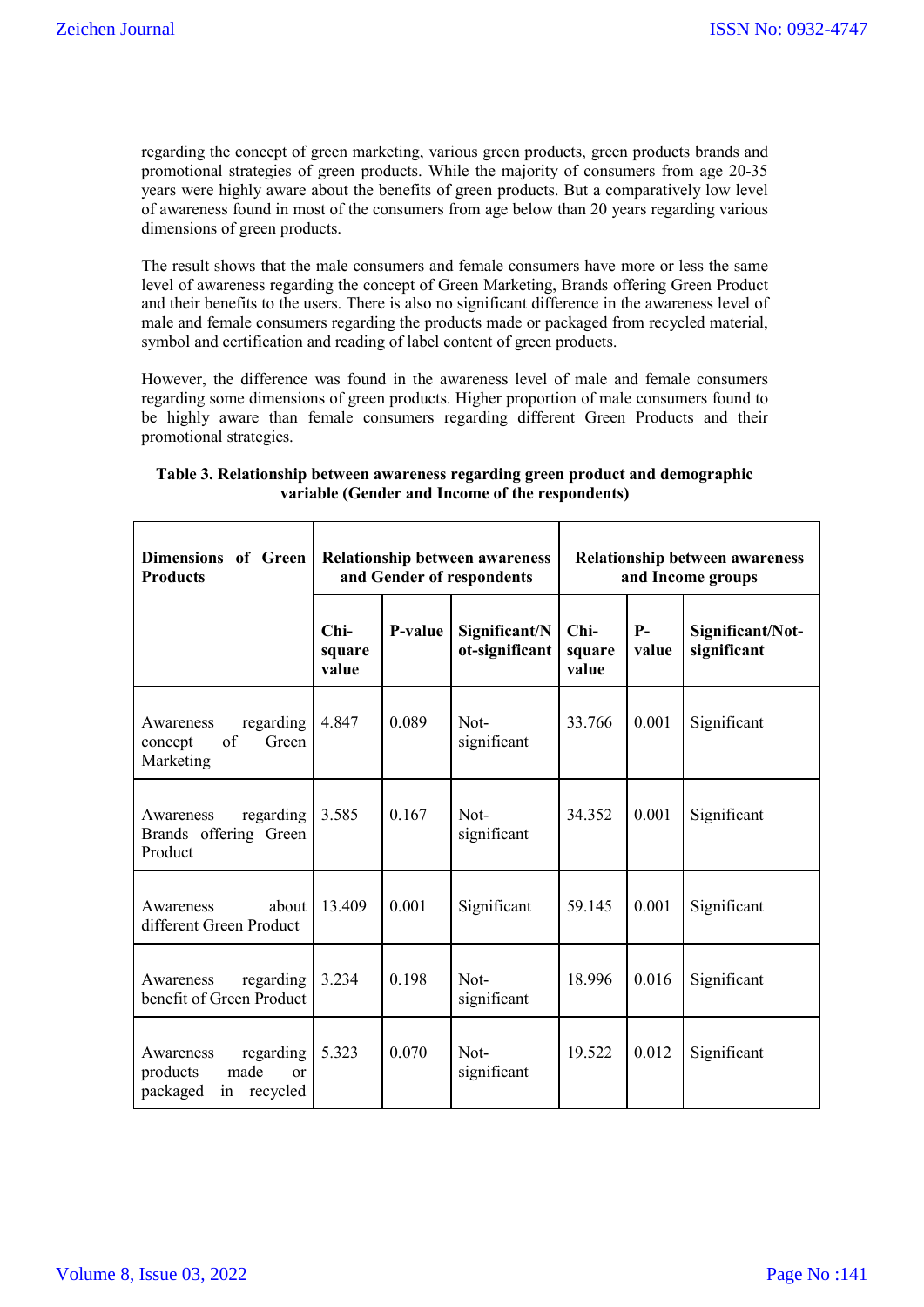| material                                           |        |       |                     |        |       |                 |
|----------------------------------------------------|--------|-------|---------------------|--------|-------|-----------------|
| regarding<br>Awareness<br>symbol and certification | 2.626  | 0.269 | Not-<br>significant | 12.272 | 0.071 | Not-significant |
| regarding<br>Awareness<br>promotional strategies   | 12.146 | 0.002 | Significant         | 13.281 | 0.100 | Not-significant |
| regarding<br>Awareness<br>label of green product   | 3.297  | 0.192 | Not-<br>significant | 30.375 | 0.001 | Significant     |

N = 208 / DOF = 2; **\***5% level of significance; \*\*Less than 20% cells have expected count less than 5

The Research work exhibits that the consumers from different income groups have more or less the same level of awareness regarding symbol and certification of green products and their promotional strategies. However, it was found that the more the consumer earns income, their awareness level regarding various dimensions of green products also enhance. Almost all the consumers who earn more than 75,000 were moderately or highly aware about the concept of green marketing. When it comes to various green products and their brands, the majority of consumers earn more than 75,000 followed by the consumers earning 50,000- 75,000 were highly aware. On the other hand, when it comes to consumers who earn 10,000- 25,000 have a low level of awareness regarding various dimensions of green products.

# **5. Conclusion**

It has been observed in study that the awareness level of consumers regarding various dimensions of green products was more than average. Majority of consumers were moderately or highly aware about the different dimensions besides the awareness regarding green marketing strategies and identifiers of green products (symbol and certification). Overall, the consumers were aware about green products and their benefits. When it comes to checking awareness regarding green products on the basis of demographic variables, it was found that awareness regarding green promotion strategy is higher in urban consumers than rural consumers. Similarly, it has been observed that with higher age the awareness level of consumers also increases. Because, consumers from higher age groups were more aware regarding various aspects of green products.

The study further concluded that male consumers were highly aware than female consumers regarding different Green Products and their promotional strategies. Similarly, professionals were highly aware when it comes to occupational status. It was also observed that most students were neutral, when it comes to awareness regarding green products. Likewise, awareness level becomes very significantly high, when it comes to high income of the consumers.